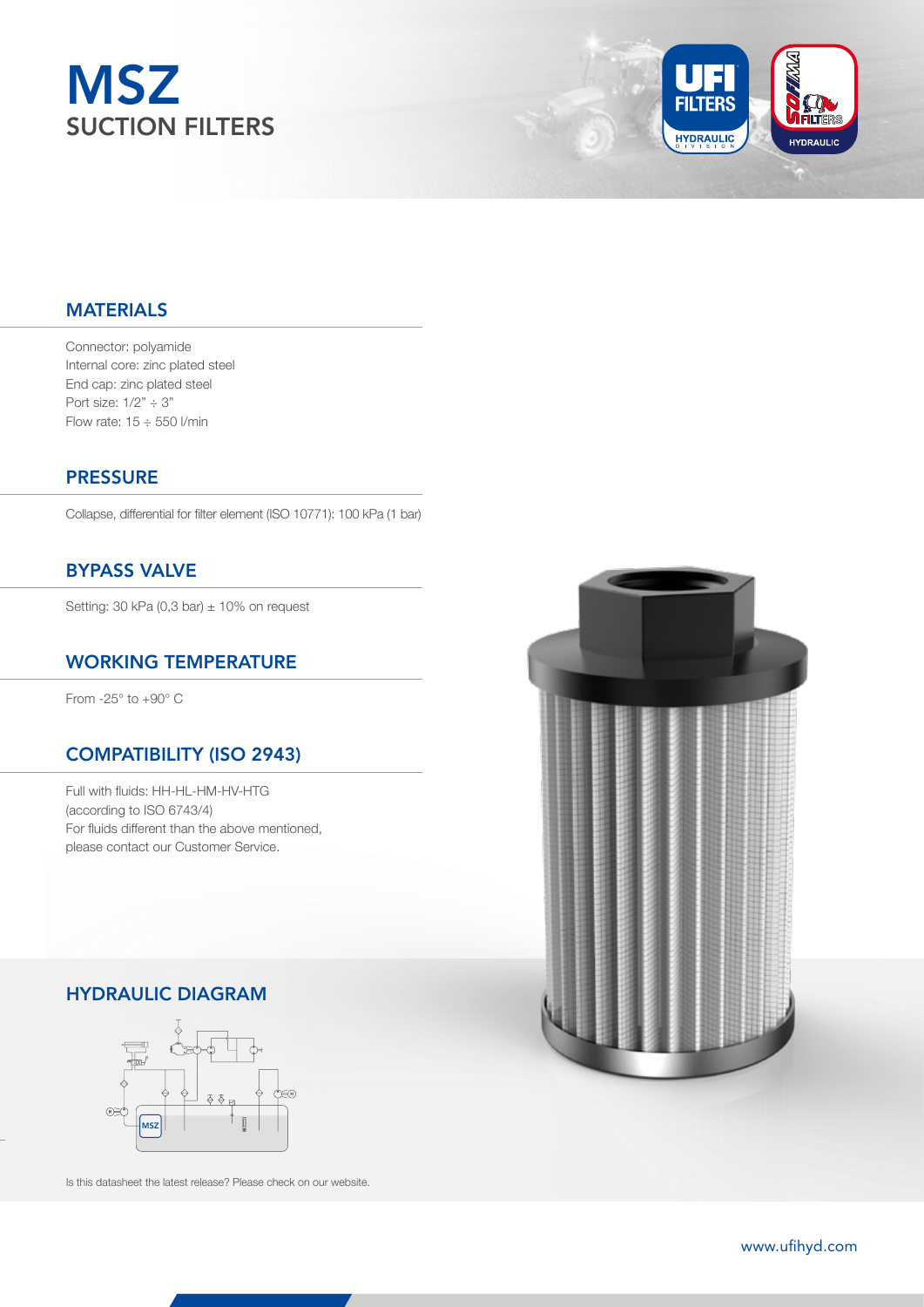



# ORDERING AND OPTION CHART

| M<br>S | Z        | FILTER ELEMENT FAMILY               |                          |                          |                          |                          |                          |                          |                          |                          |                          |
|--------|----------|-------------------------------------|--------------------------|--------------------------|--------------------------|--------------------------|--------------------------|--------------------------|--------------------------|--------------------------|--------------------------|
|        |          | <b>SIZE &amp; LENGHT</b>            | 101                      | 201                      | 202                      | 301                      | 302                      | 303                      | 401                      | 402                      | 403                      |
|        |          | <b>FILTER MEDIA</b>                 |                          |                          |                          |                          |                          |                          |                          |                          |                          |
|        |          | $MN$ = metal wire mesh 90 $\mu$ m   | <b>MN</b>                | <b>MN</b>                | <b>MN</b>                | <b>MN</b>                | <b>MN</b>                | <b>MN</b>                | <b>MN</b>                | <b>MN</b>                | <b>MN</b>                |
|        |          | $DC$ = metal wire mesh 250 $\mu$ m  | DC                       | DC                       | DC                       | DC                       | DC                       | <b>DC</b>                | DC                       | DC                       | DC                       |
|        | $\times$ | <b>SEALS</b>                        |                          |                          |                          |                          |                          |                          |                          |                          |                          |
|        |          | $X = not available$                 | $\times$                 | $\times$                 | $\times$                 | $\times$                 | X                        | X                        | $\times$                 | $\times$                 | X                        |
|        |          | <b>BYPASS VALVE</b>                 |                          |                          |                          |                          |                          |                          |                          |                          |                          |
|        |          | $S =$ without                       | S                        | S                        | S                        | S                        | S                        | S                        | S                        | S                        | S                        |
|        |          | $A = Bypass value 30 kPa (0,3 bar)$ | Α                        | A                        | Α                        | Α                        | A                        | A                        | Α                        | Α                        | Α                        |
|        | B.       | <b>PORTS</b>                        |                          |                          |                          |                          |                          |                          |                          |                          |                          |
|        |          | $B = BSP$                           | $\mathsf B$              | $\mathsf B$              | B                        | B                        | B                        | B                        | B                        | $\mathsf B$              | B                        |
|        |          | $N = NPT$                           | $\mathsf{N}$             | N                        | N                        | $\mathsf{N}$             | $\mathsf{N}$             | $\mathsf{N}$             | N                        | $\mathsf{N}$             | N                        |
|        |          | <b>PORT SIZE</b>                    |                          |                          |                          |                          |                          |                          |                          |                          |                          |
|        |          | $3 = 1/2"$                          | 3                        | $\sim$                   | $\overline{\phantom{a}}$ | $\overline{\phantom{a}}$ | $\overline{\phantom{a}}$ | $\overline{\phantom{a}}$ | $\overline{\phantom{a}}$ | $\sim$                   | $\overline{\phantom{a}}$ |
|        |          | $4 = 3/4"$                          | $\overline{\phantom{a}}$ | $\overline{4}$           | $\overline{\phantom{a}}$ | $\overline{\phantom{a}}$ | $\overline{\phantom{a}}$ | $\overline{\phantom{a}}$ | $\overline{\phantom{a}}$ | $\sim$                   | $\overline{\phantom{a}}$ |
|        |          | $5 = 1"$                            | $\overline{\phantom{a}}$ | $\sim$                   | 5                        | $\overline{\phantom{a}}$ | $\overline{\phantom{a}}$ | $\overline{\phantom{a}}$ | $\overline{\phantom{a}}$ | ۰.                       | $\overline{\phantom{a}}$ |
|        |          | $7 = 1$ " $1/2$                     | $\overline{\phantom{a}}$ | $\overline{\phantom{a}}$ | $\overline{\phantom{a}}$ | $\overline{7}$           | $\overline{7}$           | $\overline{\phantom{a}}$ | $\overline{\phantom{a}}$ | $\sim$                   | $\overline{\phantom{a}}$ |
|        |          | $8 = 2"$                            | $\sim$                   | $\overline{\phantom{a}}$ | $\overline{\phantom{a}}$ | $\overline{\phantom{a}}$ | $\overline{\phantom{a}}$ | 8                        | 8                        | ٠                        | $\overline{\phantom{a}}$ |
|        |          | $9 = 2" 1/2$                        | $\overline{\phantom{a}}$ | $\overline{\phantom{a}}$ | -                        | $\overline{\phantom{a}}$ | $\overline{\phantom{a}}$ | $\overline{\phantom{a}}$ | $\overline{\phantom{a}}$ | 9                        | $\overline{\phantom{a}}$ |
|        |          | $A = 3"$                            | $\overline{\phantom{a}}$ | $\overline{\phantom{a}}$ | -                        | $\overline{\phantom{a}}$ | ۰.                       | $\overline{\phantom{a}}$ | $\overline{\phantom{a}}$ | $\overline{\phantom{a}}$ | A                        |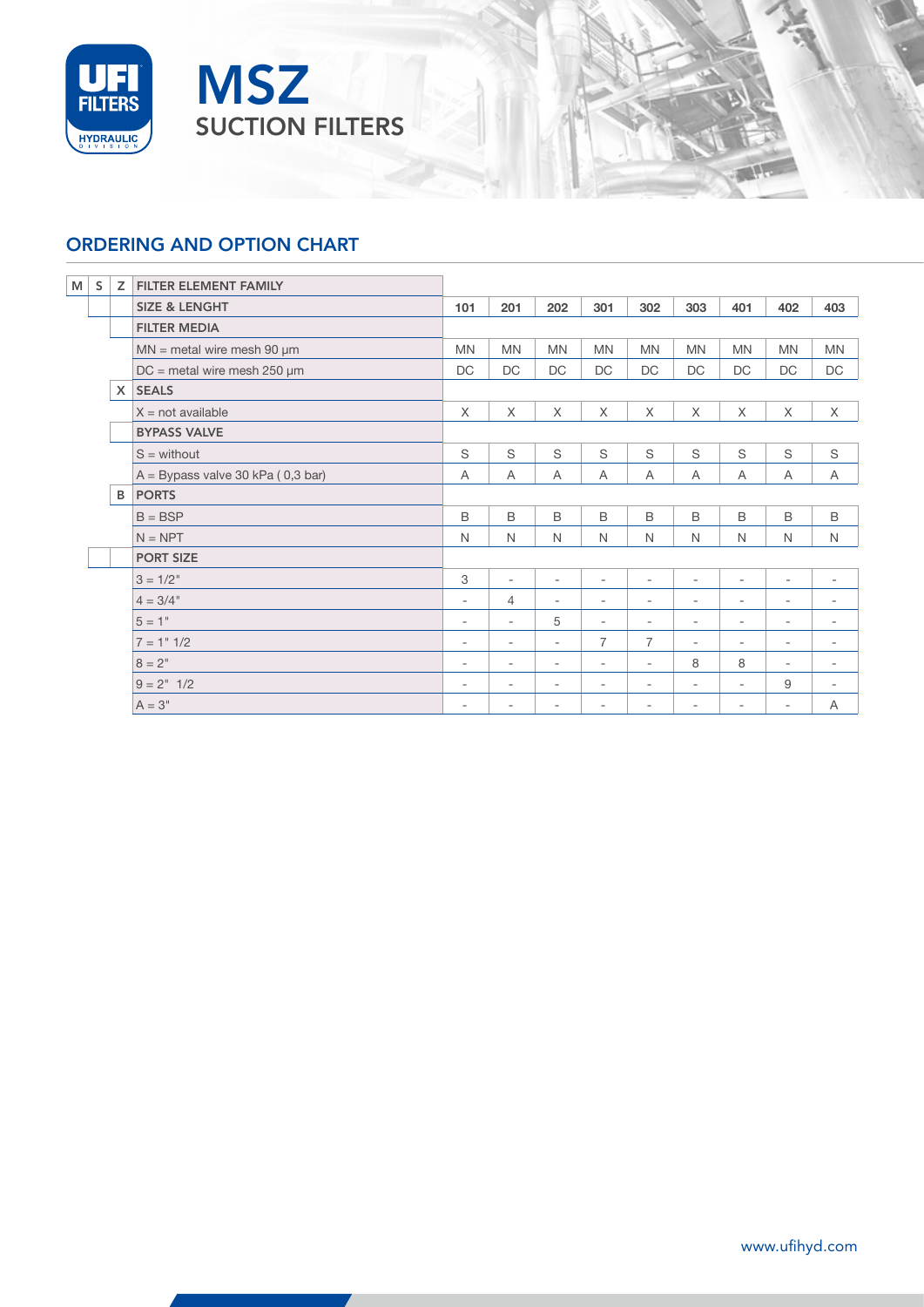



### INSTALLATION DRAWING



### FILTER HOUSING

|               | D <sub>1</sub> | D <sub>2</sub> | H <sub>1</sub> | H <sub>2</sub> |     | kg   | $AREA$ (cm <sup>2</sup> ) |
|---------------|----------------|----------------|----------------|----------------|-----|------|---------------------------|
| <b>MSZ101</b> | 1/2"           | 46             | 105,5          | 14             | 30  | 0,12 | 155                       |
| <b>MSZ201</b> | 3/4"           | 64             | 109,5          | 14             | 36  | 0,22 | 335                       |
| <b>MSZ202</b> | 1"             | 64             | 139,5          | 15             | 46  | 0,27 | 450                       |
| <b>MSZ301</b> | 1" 1/2         | 86             | 140            | 18             | 60  | 0,45 | 610                       |
| <b>MSZ302</b> | 1" 1/2         | 86             | 200            | 18             | 60  | 0,53 | 920                       |
| <b>MSZ303</b> | 2"             | 86             | 260            | 18             | 70  | 0,56 | 1190                      |
| <b>MSZ401</b> | 2"             | 150            | 150            | 18             | 70  | 1,20 | 2030                      |
| <b>MSZ402</b> | 2" 1/2         | 150            | 212            | 20             | 90  | 1,40 | 2900                      |
| <b>MSZ403</b> | 3"             | 150            | 272            | 20             | 100 | 1,60 | 3900                      |